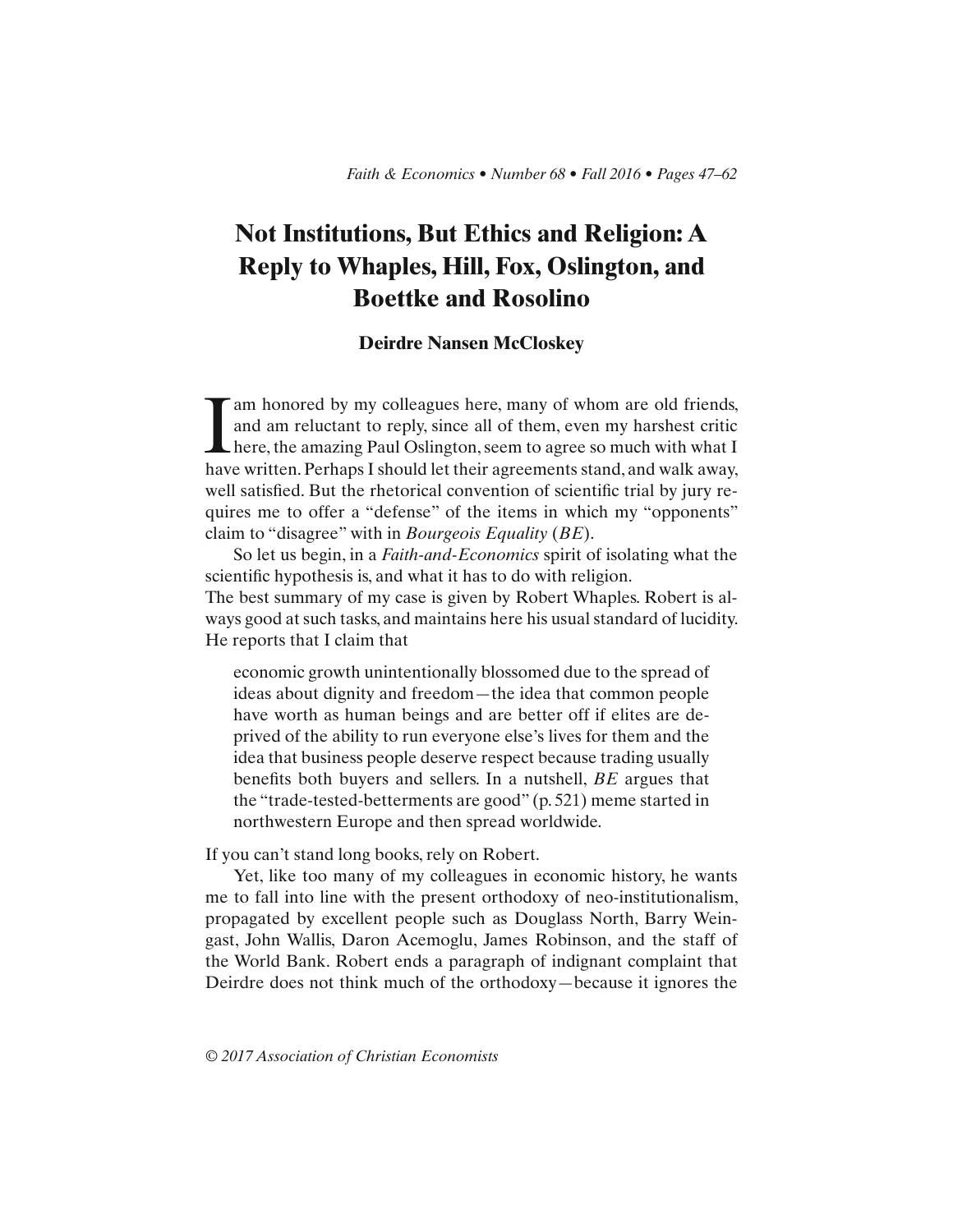force of faith in the economy—with "If institutions don't matter much, what explains the incredible success of the Chinese in Hong Kong and Singapore but not in communist China (before it learned from their example)?" To which I reply, with similar heat, "Good Lord, Robert, don't you realize that my main point in bringing up the Asian Tigers and then the formerly 'Red' Chinese is precisely to show how crucial was the new idea of liberalism, of *laissez faire* in the economy (if not, alas, in the polity), which the orthodoxy reduces to certain 'institutions' commonplace in all of human history?"

Robert has, too, a methodological objection to my book. He likes numbers but doesn't like literary evidence. After charitably admitting that "both types of evidence have their place," he immediately denies it. "The beauty of the statistics economists normally use—such as average real income levels and growth rates—is that virtually everyone agrees about what these terms approximately mean, they rely on data that cover all of society, and they are hard to fake." One stands amazed at such an assertion, and is led to wonder what the fierce disputes in quantitative economic history, to which I have contributed my share, are all about. Robert doesn't seem to realize that literary evidence, adjusted as I was careful to do in the book for representativeness or upper bounds, is a mind scanning device, of dead minds, even. It is greatly superior to the *brain* scans that the late lamented Douglass evoked in recommending "brain science" as a way of finding out the force of ideas. The brain is not the mind.

And anyway the mind is evidence. I hesitate to arouse Robert by calling on a literary example, but as Andrew Marvell put it, "The mind, that ocean where each kind / Does straight its own resemblance find, / Yet it creates, transcending these, / Far other worlds, and other seas; / Annihilating all that's made / To a green thought in a green shade." (Yes, I know: it *irritates* you that I use a form of argument you are not accustomed to; "You darn professors of English," I hear you complaining.) Robert doubts "what anecdotes and snippets from a few (possibly unrepresentative) authors tell us." A remark like this is barbarous, though a barbarity widely shared in quantitative circles. I recall Greg Clark's indignation in 2007 against "Deirdre's invitation to us to come wallow in the cultural mud [, which] is the guarantee that we will continue to go round in circles in economic history forever." And in 2016, when I mildly ventured to ask at a seminar that Joachim Voth was giving at Northwest-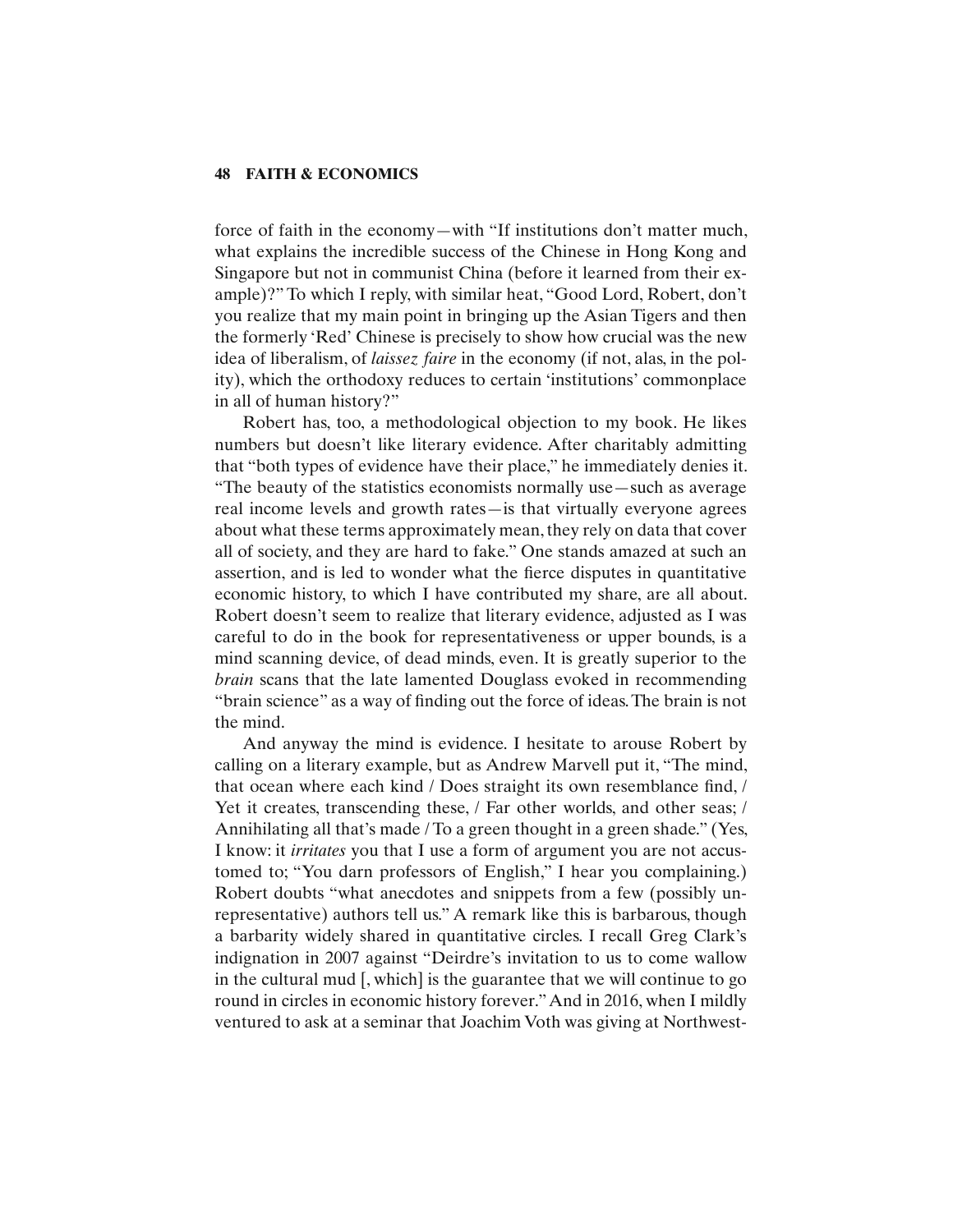#### **McCloskey 49**

ern what might be the supporting literary / written evidence for a quantitative proposition he was making, Joachim waxed wroth in similar terms. My joke about such evidence-trashing opinions as Doug's and Robert's and Greg's and Joachim's about literary sources is that the quantitative social scientists hate it that I use written sources, aside from quantified words, and the humanists hate it that I use numbers, aside from page numbers … which is why I haven't got any friends! Seriously, pity Poor Deirdre who irritatingly wants to examine *all* the evidence, in order to *really* understand how we got rich.

Yet Robert does make some sound points of substance. He claims that the "evolution [of the word 'honest' from aristocratic to bourgeois definition-which elevated bourgeois values-took place throughout much of Europe, not just in the appropriate [northwest] corner of the Continent." Not quite "much," since it did not happen, as I point out, in Spanish or the Slavic languages, indicative of their ideological retardation. But in any case the change in Germanic and most Romance tongues was more or less simultaneous with a growth of bourgeois ideology, though other factors such as Colbertian centralization in France and the seizure of Italy by aristocratic powers and the chaos of central Europe before 1648 worked against it. Robert notes again that "if God is a truly a jealous God (see the First Commandment)" [actually 1–4, dear] "our elevating of baseball or science or anything else to equal Him as sacred and transcendent is a path to doom." I admit it, and worry about it—which is why I made merry of the Swedish obsession with lingonberry-collecting as their (inadequate) substitute for a Lutheranism they have so proudly (note the word) renounced.

To speak again of the role of religion, Robert notes that "the list of areas where radical reformation sects were strongest includes places where economic growth didn't accelerate, such as Hungary and Poland." That's right, and is a sound point. But again other contingencies mattered. In the seventeenth century in Poland, for example, the "Great Deluge" (as the Poles called it) and the Jesuit-led Counter-Reformation killed off what in the sixteenth century was a close competitor with the Dutchin-Revolt as the most tolerant country in Europe. Meanwhile the English, safe across the Channel from the armies of a Sweden or a France locked in the Thirty Years War, busied themselves with their own Civil War, which resulted in a breaking off of hierarchical Anglican discipline à la Archbishop Laud, and then the trying at law and the execution of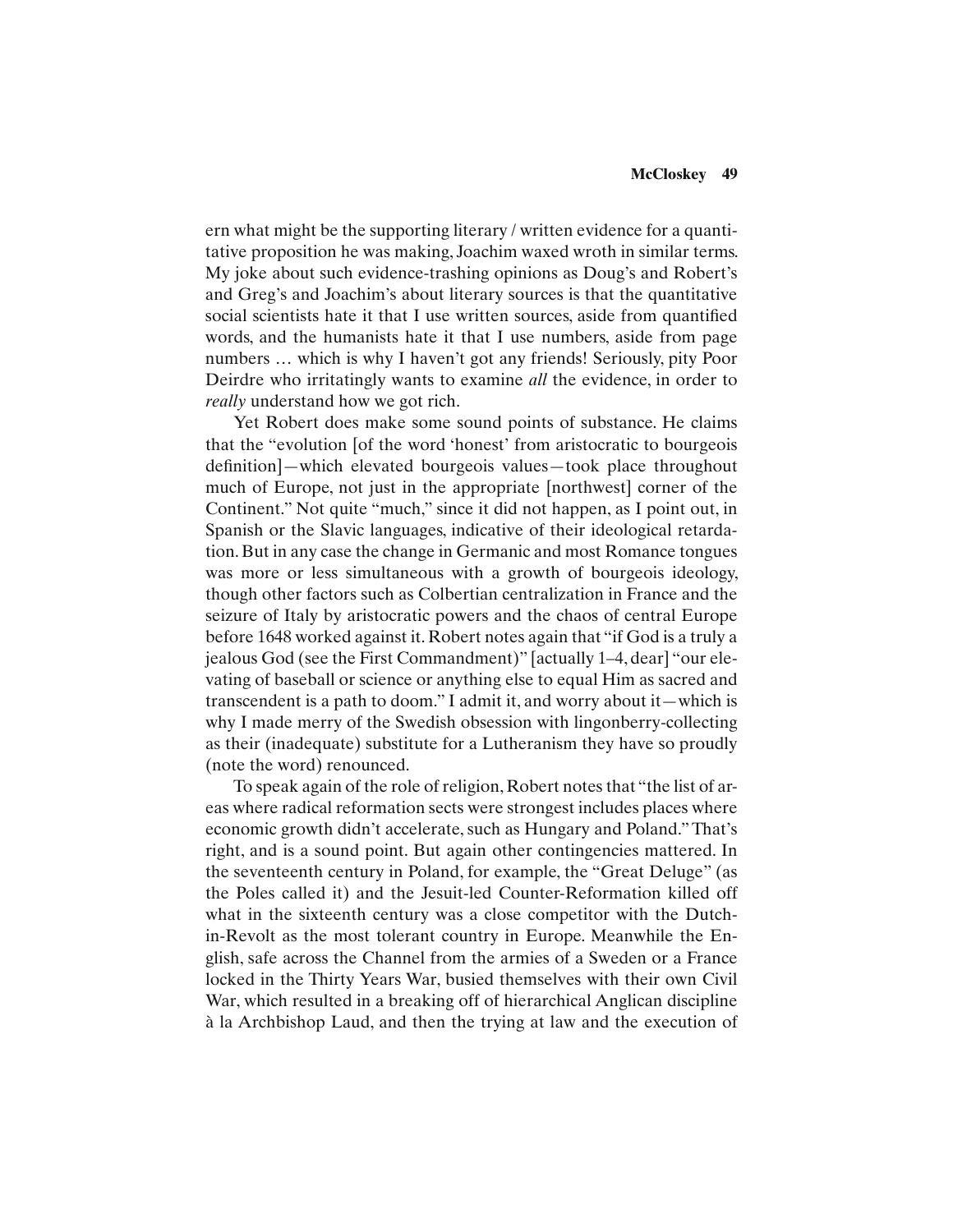an anointed king. Ordinary English people were invited to grow bold, as for example did the Quakers, famous entrepreneurs. On the other hand, Robert claims that Deirdre "paradoxically argues that these rhetorical changes were often superficial but somehow revolutionary." There is nothing "paradoxical" about such an assertion. Superficials can matter, unless one does not believe, for example, that Lenin's journey to the Finland Station mattered for Russian history.

Robert ends with a complaint that the book is too long [so did Murray Milgate (2016) in a boyish review in the *Journal of Economic Literature*]. I have never understood such a complaint. Some good books and some bad ones are long. Likewise for short. Length doesn't seem sinful in itself. The coefficient in a regression would be nil. It seems to me silly and unscholarly to complain, like a whining undergraduate, that the reading assignment, Professor, is *so long*. If you want to make a serious scientific argument you need to assemble all the evidence, pro *(Bourgeois Equality*) and con (*The Bourgeois Virtues* [2006], *Bourgeois Dignity*  [2010]). Anyway, if you can't tolerate long books, I have not been shy about summarizing the case, in the book itself (in the Table of Contents, for example, or the first few pages of the text) and elsewhere, at lengths varying from a paragraph to twenty pages (McCloskey 2016a, b, c, d, e, and on-going attempts at deirdremccloskey.org). Or you can merely recur to Robert's excellent summary.

Second prize for accuracy in seeing what the book actually says goes to my friend and fellow Christian, Peter J. Hill, known to his friends as "P.J." As P.J. says, "institutions that don't have a moral underpinning don't mean much. In fact, one can argue that the moral revolution must precede the institutional one." Exactly. The deduction of points for understanding, though, comes from his belief, added into the list of explanations I am supposed to have rejected, that I reject "technological change." On the contrary, the starting place for us of the Ideational School in economic history—Joel Mokyr, Peg Jacob, Jack Goldstone, myself, and in some moods Eric Jones—is that the heart of economic growth has been radical change in technology (steam, anesthetic, printed circuits) and change in some economic institutions (forward markets, branding, containerization; but not the formal rules of the game). Our point is that the routine investment or the routine specialization that economists have been inclined to credit since the Blessed Smith, not to speak of, since the Masterful Marx, the appropriation of surplus value or the redistri-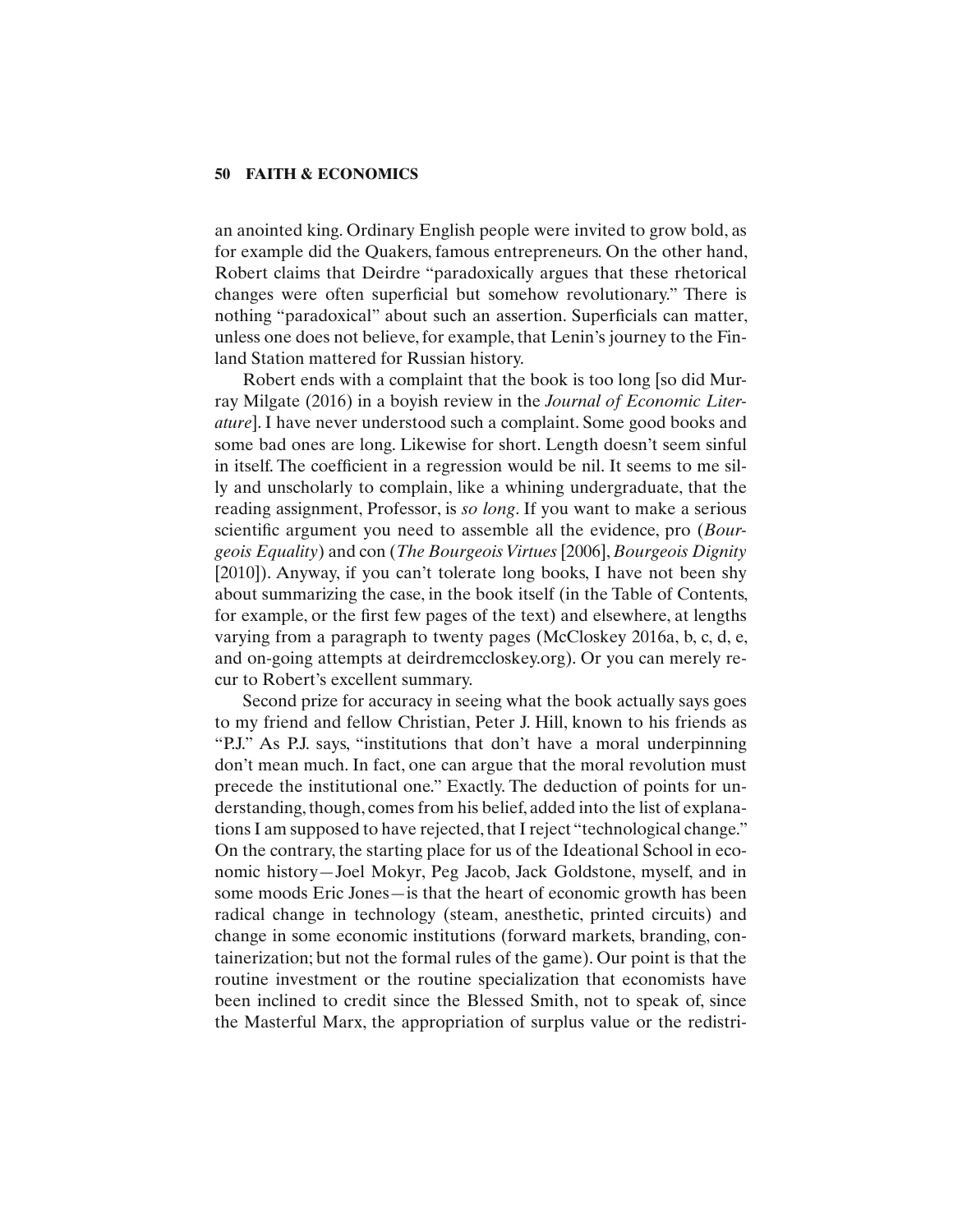#### **McCloskey 51**

bution of the fruits of the struggle on the picket line, cannot come close to explaining increases in production possibilities per person since 1800 on the order to 3,000 percent. It is such an order of magnitude we need to explain, not 100 percent or 300 percent. Its great size is what makes routine accumulation or routine redistribution or routine institutions so unlikely to do the scientific job. Still, P.J. is not the first to assign such a bizarre "rejection of technology" to me. My exposition has to be at fault. I wonder where.

Like Robert, P.J. doesn't like my disagreements with neo-institutionalism. He writes, "the institutions, particularly the legal rules protecting freedom of contract and property rights, would seem to be an important component of any reasonable definition of liberty." Well, sure. But such a truth does not imply that institutions *changed* significantly just before or during the Industrial Revolution. (Incidentally, they *did* change some in the course of the nineteenth century, through the codification in England of the law of contract and of property. But causes need to come just *before* what they are supposed to cause, not well after.)

"Clear and effective rule of law is a relatively rare phenomenon," P.J. claims. But from Pollock and Maitland (1895) through Harold Berman (2003), the legal historians have not agreed. I wish economists and economic historians would stop crediting the undocumented claim by North and Weingast that English law, for example, was notably defective before the Glorious Revolution. P.J. insists, channeling North, Wallis, and Weingast (2009), that "one of the characteristics of the open access order is the rule of law, an institution that is noticeably absent in the limited access orders." On what evidence could one assert that rule of law was absent in, for example, the Ottoman Empire? A recent book by Metin Cosgel and Bogaç Ergene (2016) looks deeply into the matter for a portion of northern Turkey in the eighteenth century. Their findings do not seem to be radically different from the ferocious slant of English law against poor people in the same century. Rich people did better in court, though not always. So what else is new?

P.J. and I agree that there is something very good in the Abrahamic respect for individual souls. He writes, "I would give a much longer history of the concept of human equality, rooting it in the Jewish and Christian [and Islamic] concept of the *Imago Dei*." I of course agree, but the problem is the delay in implementation after Abram first made his property deal with the Lord (*Gen.* 15), a delay of about 3,400 years. It suggests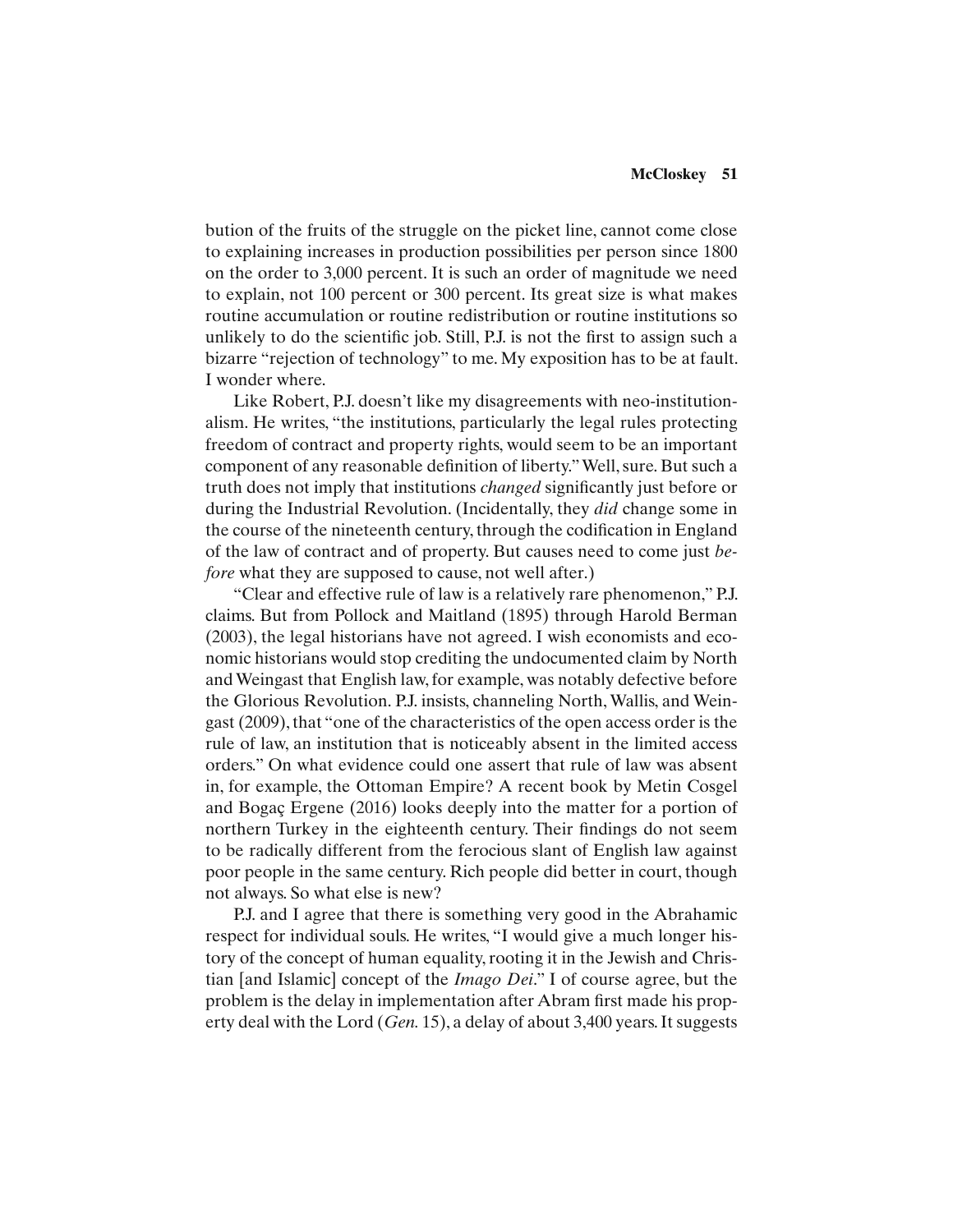strongly that something peculiar about the ideologies c. 1,700 CE—not c. 1,700 BCE—made the modern world. Yet P.J. immediately concedes the point; the liberal equality he and I admire "does get uniquely expressed in wide-spread attitudes and in the social, political, and economic structures during the 1517–1789 period." P.J.'s Abrahamic hypothesis, in other words, has the same problem of timing and change-fulness that the neo-institutional hypothesis of property rights has.

P.J. quotes Larry Seidentop, who writes that "Centuries would be required for the implications of Christian moral beliefs to be drawn out and clarified." That seems to me like special pleading for Christians, considering that they held people in slavery, and in other ways approved of appalling inherited inequalities of status in this world, without the slightest misgiving, right up until liberalism in the persons of Locke, Voltaire, Montesquieu, Smith, Kant, Lord Mansfield, Tom Paine, William Wilberforce, and Mary Wollstonecraft sharply changed their minds. In the book I push back the causes of a nascent liberalism and equality of standing to its origins during the centuries after the Reformation. There was no noticeable drawing out and clarifying until some radical Protestants spoke out in Europe, presaged by less successful challenges to the Church of Power before the printing press, such as Lollardy—as did some radical bourgeois stripped of a ruling nobility in Holland, and some radically egalitarian citizenry during the English Civil War, and some radical revolutionaries in America and France in the late eighteenth century. Yet liberalism did not become at all common even among the advanced among the clerisy until late in the eighteenth century. On the scale of millennia since Abraham, or since Jesus of Nazareth, it was a sharp change, no gradual drawing out.

Nancy Ruth Fox wants me to join in with Catholic Social Thought, Father Ryan and all that. I would be open to the suggestion—it must be evident from the first volume of the trilogy, *The Bourgeois Virtues: Ethics for an Age of Commerce* (2006) that I am for example an adoring fan of St. Thomas Aquinas—if the American Bishops or the economic advisors to the various popes would think through their economics more carefully. But they won't think carefully, and so I won't join.

I do worry about Professor Fox's reading. In the little comprehension test I am running here (I was a teacher for fifty years, so I'm entitled) she does not rank high. She worries for example that "by championing efficiency over equity, aren't we economists making a value judgment?"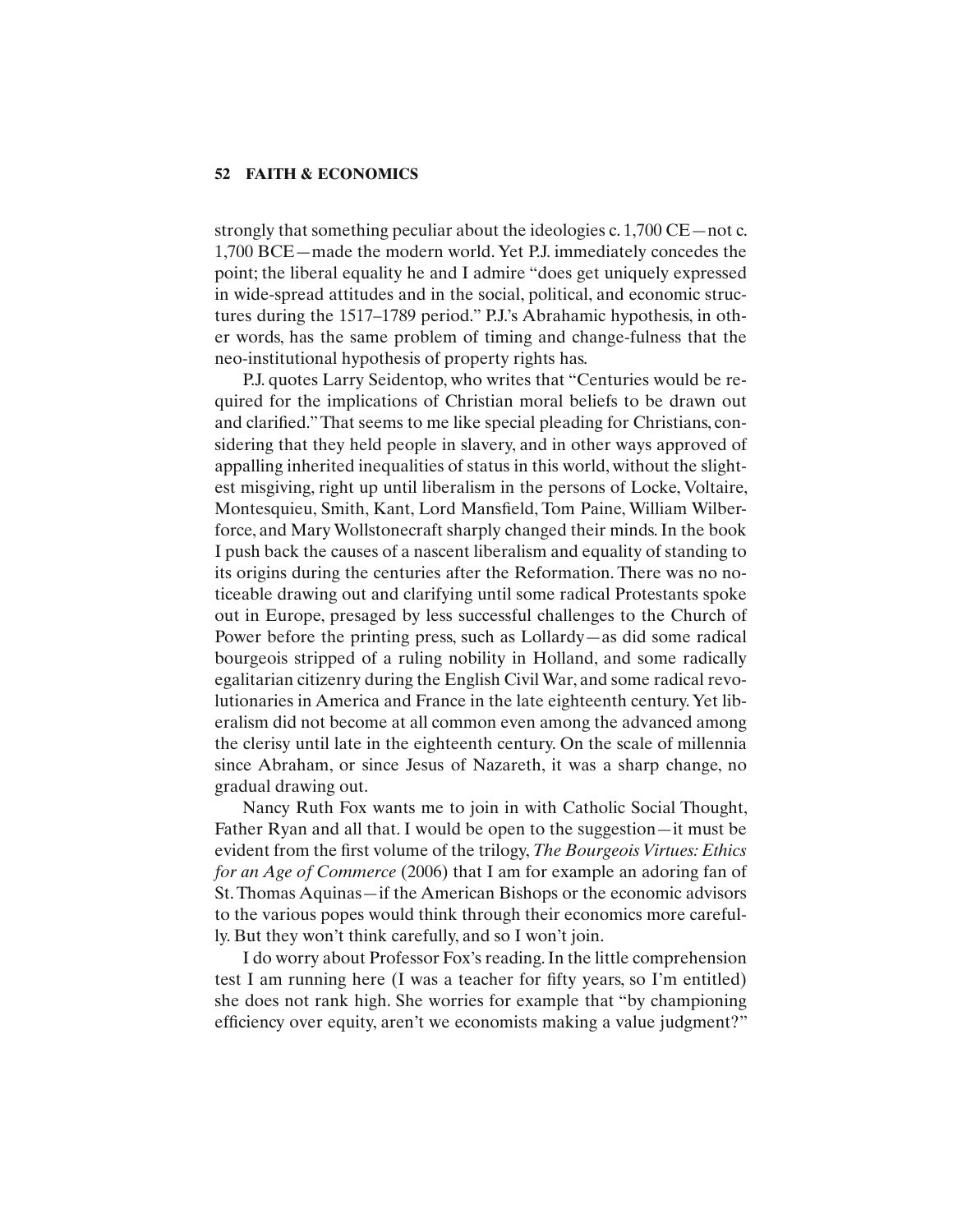Of course we are, but a major point in *Bourgeois Equality,* and also in *Bourgeois Dignity* (2010), is that efficiency is not my bag, as we used to say. Enrichment of the wretched of the earth is, and in economic history and in the present it has depended massively not on Harberger-triangle efficiencies beloved of the Chicago School or on egalitarian redistributions from zero-sum in the style of Catholic Social Thought, but on a liberal permission to let people have a go, as the British put it, or *laissez faire, laissez passer*, as the French put it, yielding gigantic positive sums from technological change, more Austrian than Chicagoan, socialist, or progressive*.*

Fox says again that McCloskey "eloquently makes the case that the market has been the engine for economic growth since ancient times, continuing through the modern day." No, I do not. Markets have existed and often flourished from the caves onward without a Great Enrichment. I argue that it is not the market but the great acceleration of discovery, especially in northwestern Europe after 1700, and more generally after 1800, that made the Great Enrichment, not the plodding (if desirable) rate of betterment from bow-and-arrow through porcelain to the fullrigged ship. A market is necessary, I argued at length, but it is not the key. A liberal change in ideology is.

Fox's opinions sometimes seem to be taken uncritically from the conventions of the moderate left. For example, she asserts that "In the United States and abroad, people 'at the margin' have not always benefited from economic growth." Oh, yes they have. The descendants of the poor people whom James Agee and Walker Evans demeaned as objects in *Let Us Now Praise Famous Men* (1941) have prospered, many going to college. The Okies whom John Steinbeck elevated as subjects in *The Grapes of Wrath* (1996/1939) left fruit picking and entered the airplane factories of California and built little houses in the East Bay.

The concern for inequality that Professor Fox evinces is admirably charitable of her, if fashionable. But it is dangerous—even, I would soberly suggest, evil—in its effects on people at the margin, if it causes, as it has even in China since 2008, a slowing down of economic growth. The greatest challenges facing humankind are *not* inequality or environmental decay. Inequality worldwide is falling like a stone, and even in rich countries continues to decline as measured in basic consumption (as against how many \$950 Manolo Blahnik shoes the rich have in their closets unworn). The environment is improving—witness particulate pol-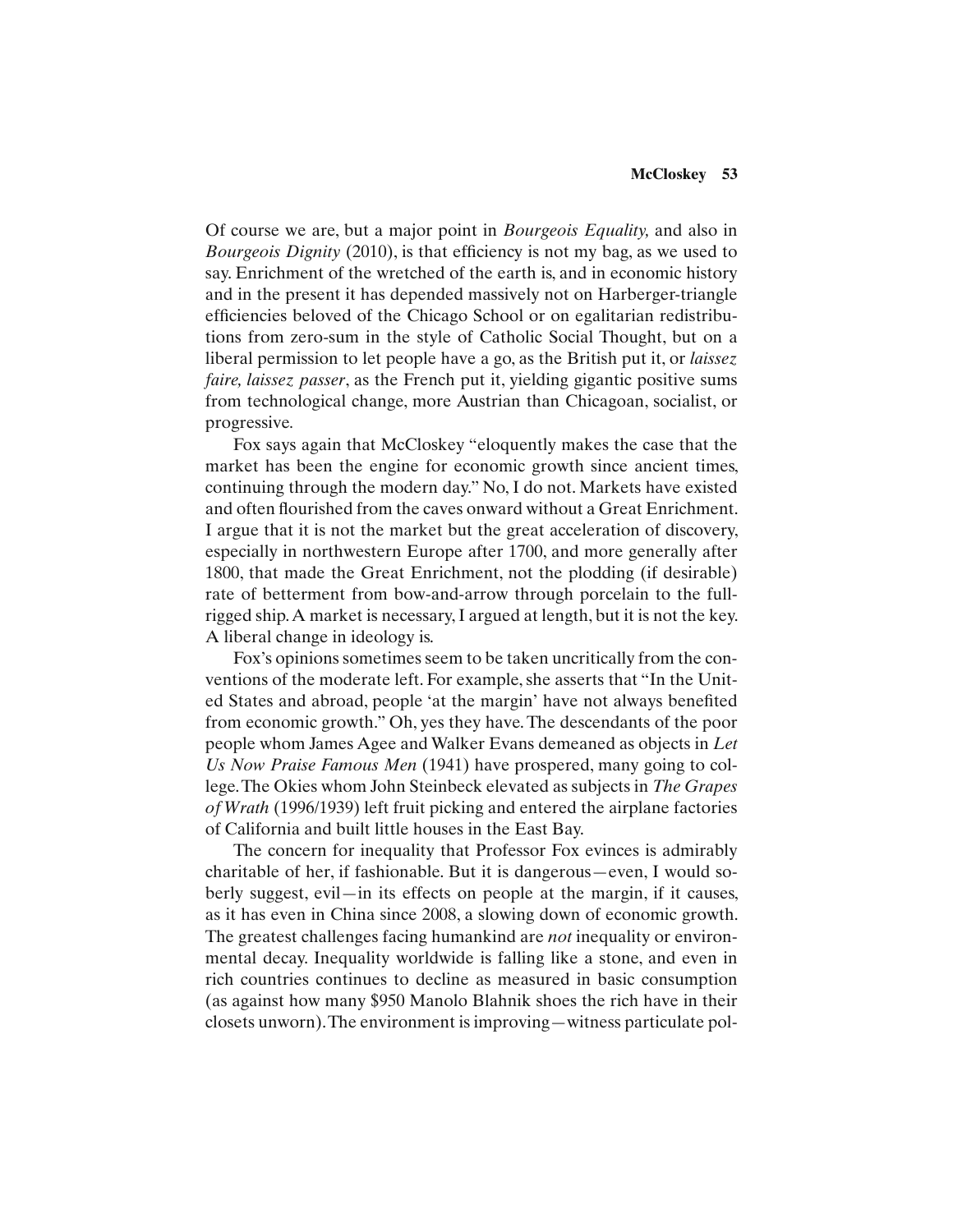lution in countries that have become rich enough to care. The greatest challenge, on the contrary, is poverty. Solve the poverty, as argues the engineer Bjorn Lomborg and the physicist Freeman Dyson (and, with much less standing to have an opinion, the economist Deirdre McCloskey), and we will have the engineers and entrepreneurs to supply and the consumers and politicians to demand improvements in the environment. And the poor shall inherit the earth.

I have long thought that Catholic Social Thought needs to think through its economics more humbly. It seems proud about its highly conventional, unchallenged opinions. The CST people would do well to chat with free-market Anglicans like me more often. "Should we encourage," Professor Fox asks, "outsourcing of labor to countries where people work under sweatshop conditions?" Of course we should, if we care about poor people in Vietnam and in New Jersey. It is called trade and specialization, and the "sweat shops" are opportunities for employment superior, in the opinion of the workers involved, to their alternatives (rummaging in the city dump for food, say, or sitting back in Russia c. 1910 waiting for the next pogrom). "Is deciding between not having enough to eat and working in a sweatshop (or selling a kidney) really a choice?" Yes, it is. The relevant distinction is between a slavery backed by violence and a choice backed by exchange. The one leads to the stagnation characterizing the universally illiberal world before 1800, in present-day prices at under \$3 a day. The other, liberal course, as events in the recent history of poor countries such as China and India show, and as I showed in the trilogy, leads to immense betterment—expressed in the same prices, a betterment with prospects of future growth to \$100 a day in Britain and \$80 a day in Italy and \$30 a day in Botswana.

Fox states a truth of ethics and economics when she says that "too many do not have what they need." On that we agree, although what Paul Collier (2007) calls the Bottom Billion, the one billion out of seven now in desperate straits, is an enormous improvement over the four billion in misery in 1960 out of the then five billion people on the planet. But Fox falls back into the unreflective slogans of Catholic Social Thought: "we cannot wait for the Great Enrichment; we need government regulation and participation by faith based institutions, secular groups, and NGOs to fill the gaps until the Great Enrichment catches up." Oh yes, we can "wait," because 10 percent growth per year, doubling income every seven years, is readily available in the really poor countries if they will but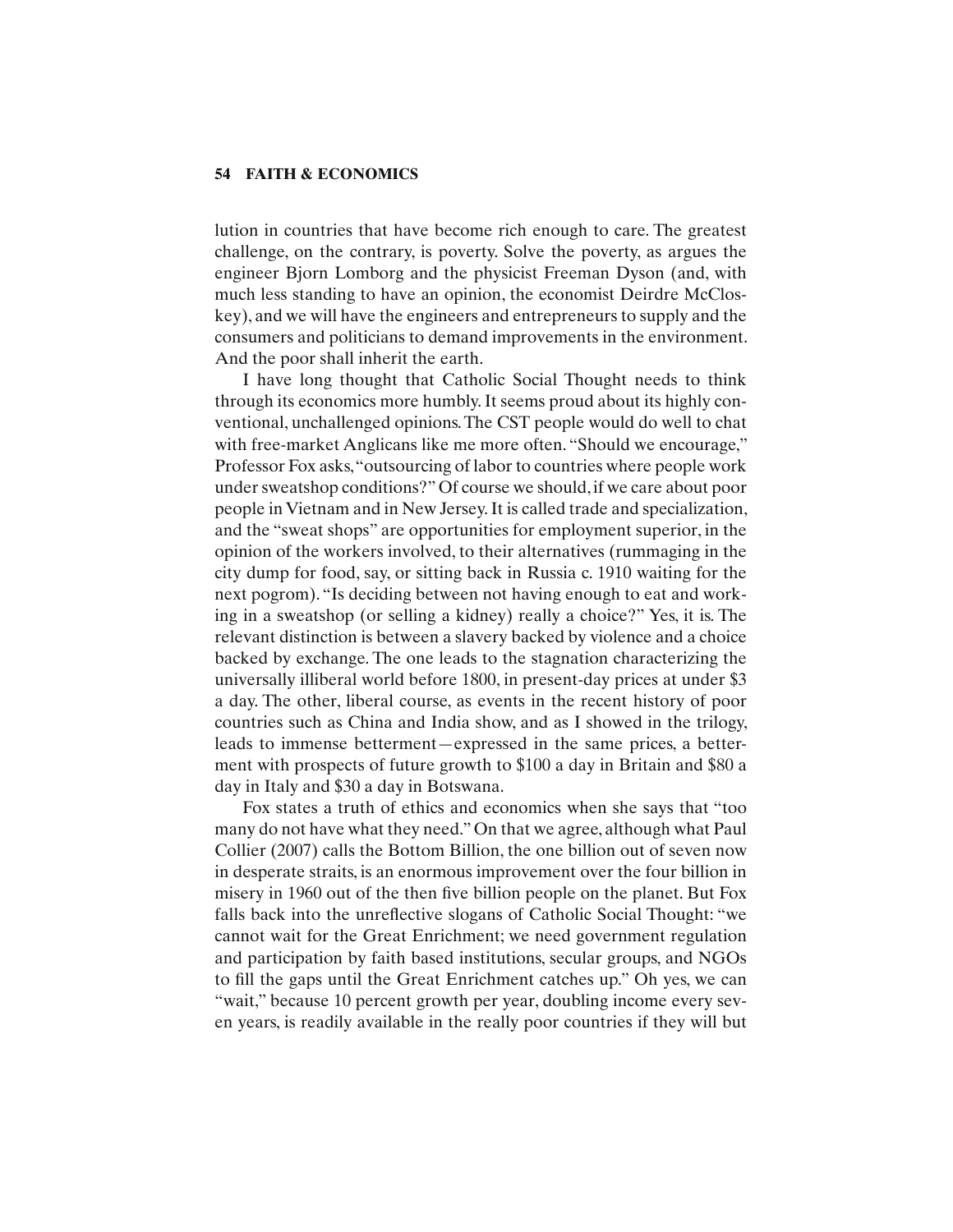adopt liberal economic policies, as China and India have, and Brazil and South Africa have not.

I am not against charity—though I am very much against government-to-corrupt-government "aid." I tithe to my Episcopal church, and recently had two homeless people living with me in my apartment for four and a half years. (If I ever debate face-to-face with Thomas Piketty, as the BBC tried to arrange, I am going to ask how much of his book royalties he gave to the poor.) But as I show in all three of the books, redistribution pales by comparison with economic growth, even over the short run. And directly egalitarian policies imposed foolishly, as they so often are, kill economic growth, forever, and leave the poor in despair. They have in Brazil and South Africa.

Fox quotes the deep student of theology Alan Blinder: "The unfettered market shows no mercy. If there is to be mercy, it must be imposed from the outside." I see. We should "fetter" the one social mechanism that has saved the poorest among us, in favor of literal and figurative and merciless fettering by government backed by legalized violence. Whom does Fox and Blinder imagine the government will serve? What is the record so far? As I noted in the book, 86 percent of the world's population is ruled by governments less honest and competent even than Spain's, which is the margin between the 40 best governments and the 137 worse (Italy, for example, ranks 75th). The ignorant thugs or misled saints who run most governments in the world are the heroes of Blinder's and Fox's and CST-like social policy.

Fox admires trade unions, as one of the redistributive mechanisms approved by many in CST, such as *The Catholic Worker* and Dorothy Day. I admire them, too, and was a proud member of the faculty union at UIC, and briefly as a kid of the National Maritime Union. But I don't think unions enrich the poor. That would be merely bad economics and bad economic history. Walters and Mishkel (2003) conclude, Fox reports, that "the impact of unions on total nonunion wages is almost as large as the impact on total union wages," about 20 percent. This is an impossible result if wages are determined as we in economics have thought since Hicks' *Theory of Wages*, or for that matter in less precise terms since Smith. I suppose the result comes from a regression supported by meaningless tests of statistical significance. It is obvious that higher wages for union workers such as plumbers and medical doctors comes from capturing politics to block entry. Under what understanding of the economy would such activity benefit the farm workers and house cleaners?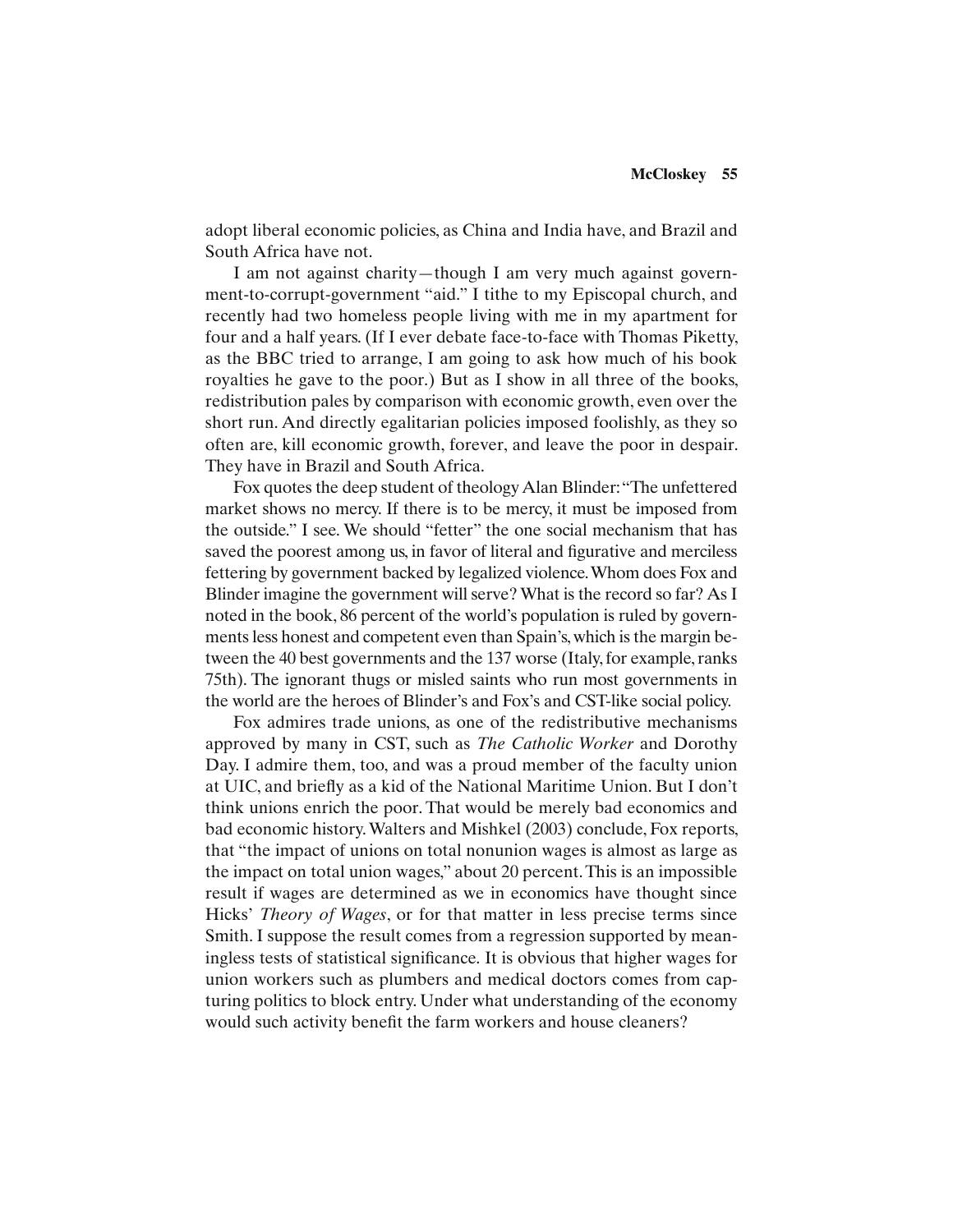On the minimum wage Fox wisely admits that poor people will be hurt some, though she swallows Card and Krueger (1993), against economic logic. But let us think ethically, I reply, as Christians, about the shocking immorality of taking from *very* poor people and giving to *somewhat* poor people, even if the balance of dollars favors doing so.

I am, however, very far from insisting that economics is all that is needed. I merely think the economics should be thoughtful, not reduced to leftish slogans ("Tax corporations, not people") and tests of "significance" that in 2016 were rejected by the American Statistical Association. Fox says, "I wish [McCloskey] had expanded her interdisciplinary approach beyond history and literature to include more philosophy and theology, with more of an emphasis on ethics." She must not be aware that I wrote a long book subtitled *Ethics for an Age of Commerce* (2006). She quotes the Democratic politician Rebecca Blank: "there are times when other-interest is more important than self-interest, when we as a society need to respond more effectively to the human pain caused by market outcomes, and when 'freedom to choose' must give way to other values." I certainly agree with such sentiments, and say so throughout the trilogy. I am a sisterly Christian real liberal. But we need in Christian economic ethics to get beyond a naive optimism about governmental intervention, a misunderstanding of the cooperative character of a market society, a weighting of one human soul against another in money, a quantitative misunderstanding of the size of charity, an ignoring of the raising up of the wretched of the earth by economic growth, and much of the rest of CST.

Paul Oslington, on the other hand, does not want me to join in Catholic Social Thought, about which he shares my economist's doubts, and especially not the cheerful strain of Roman Catholic theology that focuses optimistically on such life-enhancing sentiments as "glory be to God for dappled things." He wants me to join St. Anthony in the desert, and most particularly join in the overwhelming Augustinian-Calvinist sense of fallen humanity, which he identifies with the economic pessimism I spend so much time in the book arguing against. "Deirdre's simplistic opposition between the two and exhortation to optimism doesn't cut it in my view, and I think reflects her lack of theological depth." Ouch. Paul evidently thinks that a proper pessimism, sinners in the hands of an angry God and all that, is the only adult theology. Somewhat mysteriously—doubtless it is my lack of theological depth that leaves me in the dark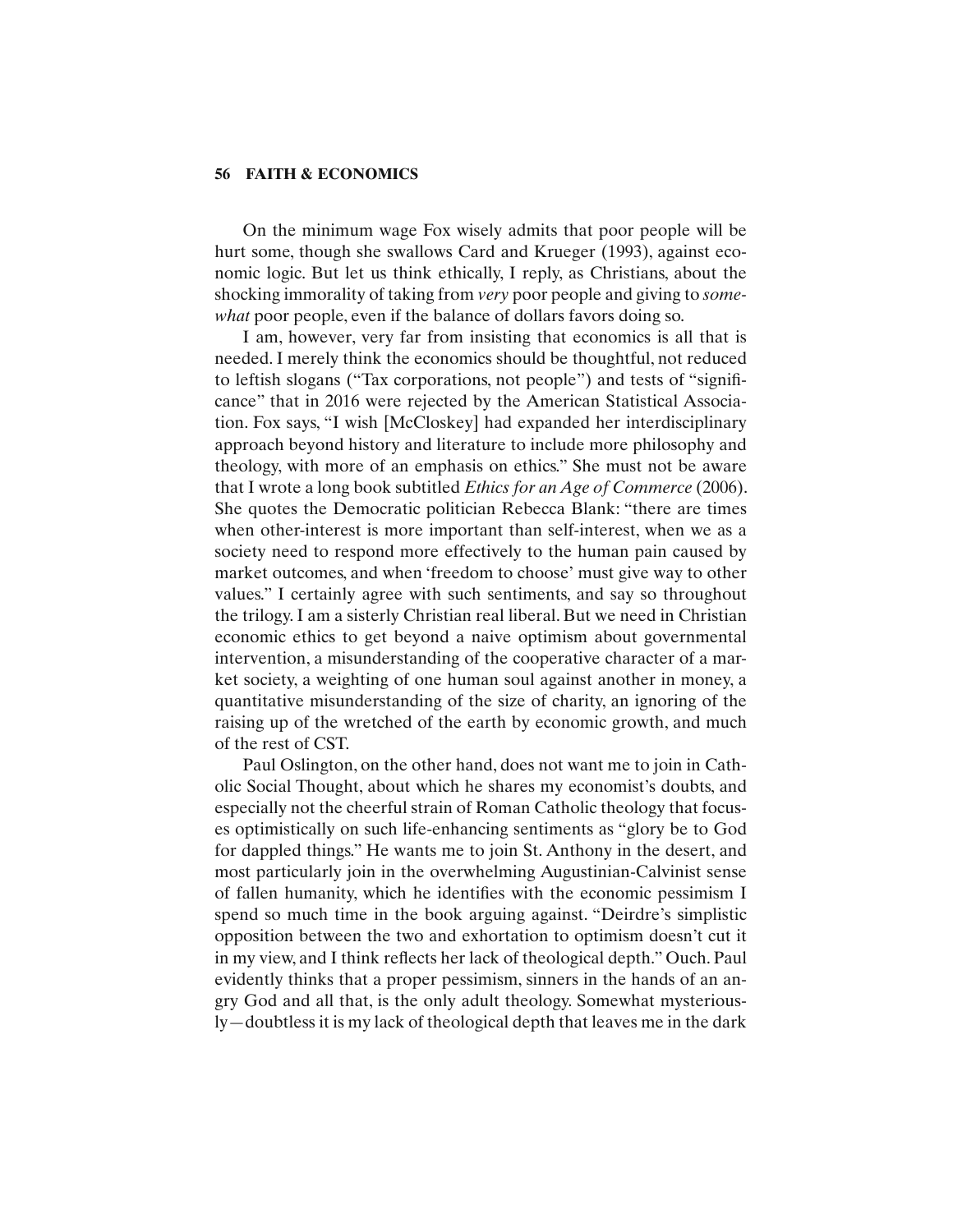here—he claims that it is the only basis for a proper hope. In such an account the sunny character of Aquinas, or for that matter St. Francis, is childish, that of the Dumb Ox. If St. Francis bursts out with "The Canticle of the Sun," "Praise be to you, my Lord … Praise to my lord brother Sun … Sister Moon … Mother Earth … our Sister Bodily Death," he is merely being silly. Face up to how awful life and humanity are, Frank. And quit messing with the birds.

The point to make in defense is that there is no reason to assume that Augustine and Calvin, though surely worthy of the closest study, are the last word, or even a determining first word, in theology, or life, and certainly in economics. Consider as an analogy the pessimism following on the First World War, which the Second and the Cold War hardly relieved. When I was 18 I found the pessimism in Eliot ("We are the hollow men") and Picasso ("Guernica") so very cool, and favored a socialist revolution. At 74 I find it less so, and approve more of the affirming of life in, say, Yeats and Willa Cather, Matisse and Marc Chagall, and think less well of socialist revolutions.

I find an affirming of life inconsistent with Calvinism also in Smith, though Paul does not, and regards my little joke that Smith was a secular Aquinian in that respect, and in his attachment to virtue ethics (it pervades *The Theory of Moral Sentiments,* well before 1790 and Book VI), as exhibiting my lack of theological depth. On the contrary, he says, Smith "was theologically shaped by Augustine and Calvin in an eighteenth-century Scotland dominated by the Presbyterian Kirk. Smith followed them in skepticism about human capacities after the Fall that led him to advocate markets as a way of limiting the moral and intellectual effects of human sin. It is only when the effects of the Fall are recognized and contained in some way that we have a well-grounded hope for human advancement." I get it: we need a mechanism, which Smith saw in commercial society, for containing the passions, in the manner that Albert Hirschman noted long ago. But consider the point made by Anthony Waterman, whom Paul and I join in admiring very much, that "Malthus' first [1798] *Essay* made land scarcity central, and so began a century-long mutation of 'political economy,' the optimistic science of wealth, to 'economics,' the pessimistic science of scarcity" (Waterman 2012, p. 425). Spot on.

Early on Paul expresses disappointment in *Bourgeois Dignity* in terms that would mortify any serious cricket fan, as he well knows me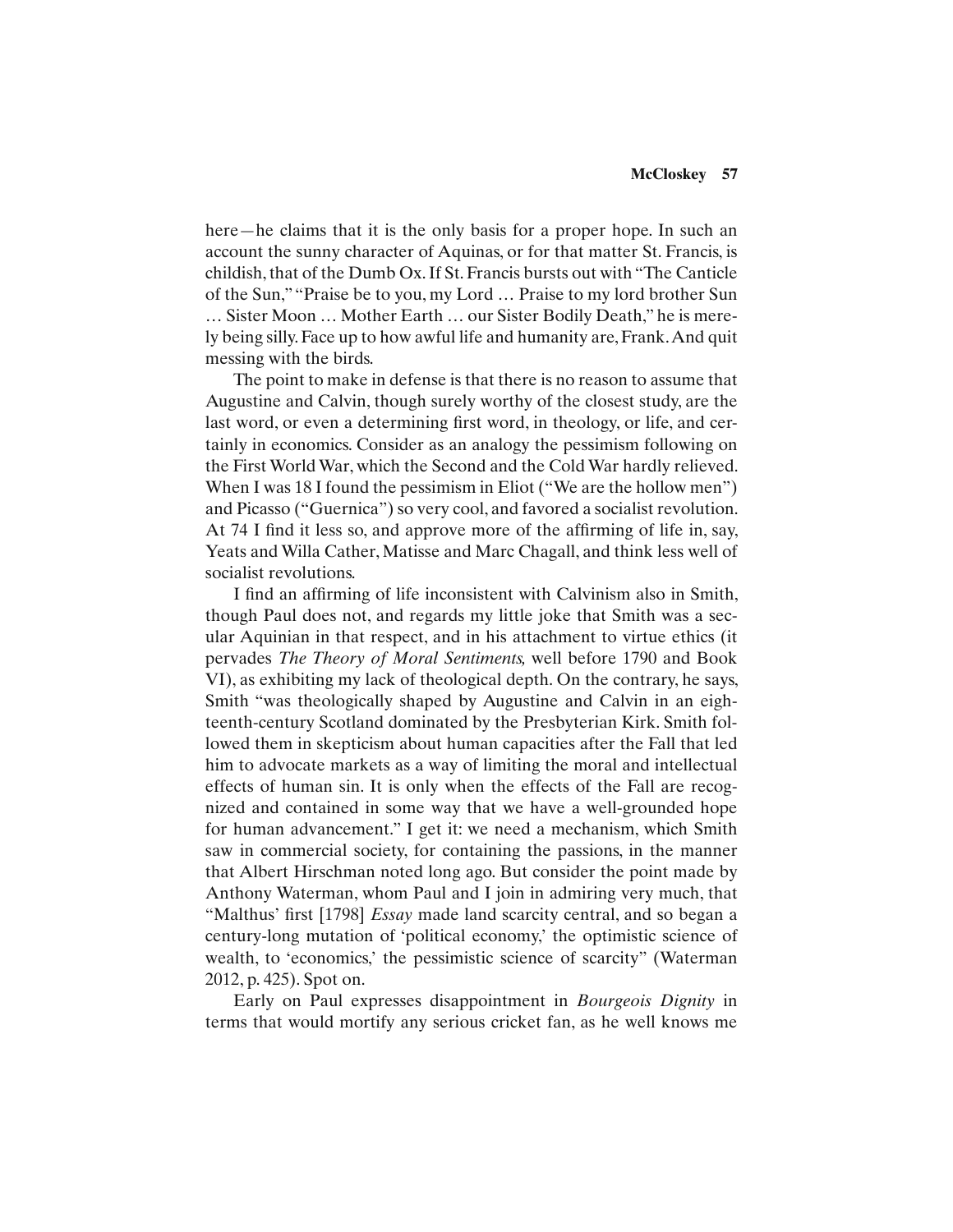to be: "Reading this third volume felt a bit like [the vulgar, white-ball slugfest under the lights of] an extended 20–20 cricket tournament rather than the test match cricket of her earlier volumes." Double ouch. The figure will elude Americans. It would be like saying that *The Bourgeois Virtues* and *Bourgeois Dignity* resembled the Chicago Cubs in 2016, and that the present volume resembles the Loveable Losers in any other year 1908–2015.

Yet he concludes generously:

She has dealt with a huge and important question, and mostly in my view got it right. Her argument about the causes of the Great Enrichment is hard to resist, her identification of rhetoric as an important element in economic progress reignites and redirects a debate that has been going on at least since Weber, and her willingness to bring theology into this debate opens up new possibilities for understanding economic progress. These volumes are indeed a major intellectual achievement.

Like Kennedy accepting the Good Message from Khrushchev during the Cuban Missile Crisis and ignoring the Bad, I'll take it.

It pains me to have to observe of the fifth piece, by my dear friend Pete Boettke and his co-author Rosolino Candela, that they seem to be missing the point. A more generous reading of their piece than the one I am going to adopt, in line with the rhetoric of scientific trial by jury, is that they are cordially inviting me into their neo-institutionalist program of research, finding a place for my ideas in the manner of P.J.'s suggestion that "it is true that North, Wallis, and Weingast [by contrast with McCloskey] provide almost no reasons for the change in beliefs about equality, but why not build upon their framework? One can see the two works as complementing each other." Can't we just get along?

Boettke and Candela start promisingly: explanations of the Great Enrichment "must be grounded in ideas that legitimate and bring dignity to commercial practices," which would be, if widely adopted, a significant amendment of the neo-institutionalist dogma. But then they introduce their central metaphor: "When the ideas, institutions, and practices align, a combustible combination emerges." The "Great Enrichment is inseparable from an *institutional* extension of the market, but the spark in the combustible combination is provided by *ideas*."

The "spark" idea is historically mistaken, as I showed in the book, and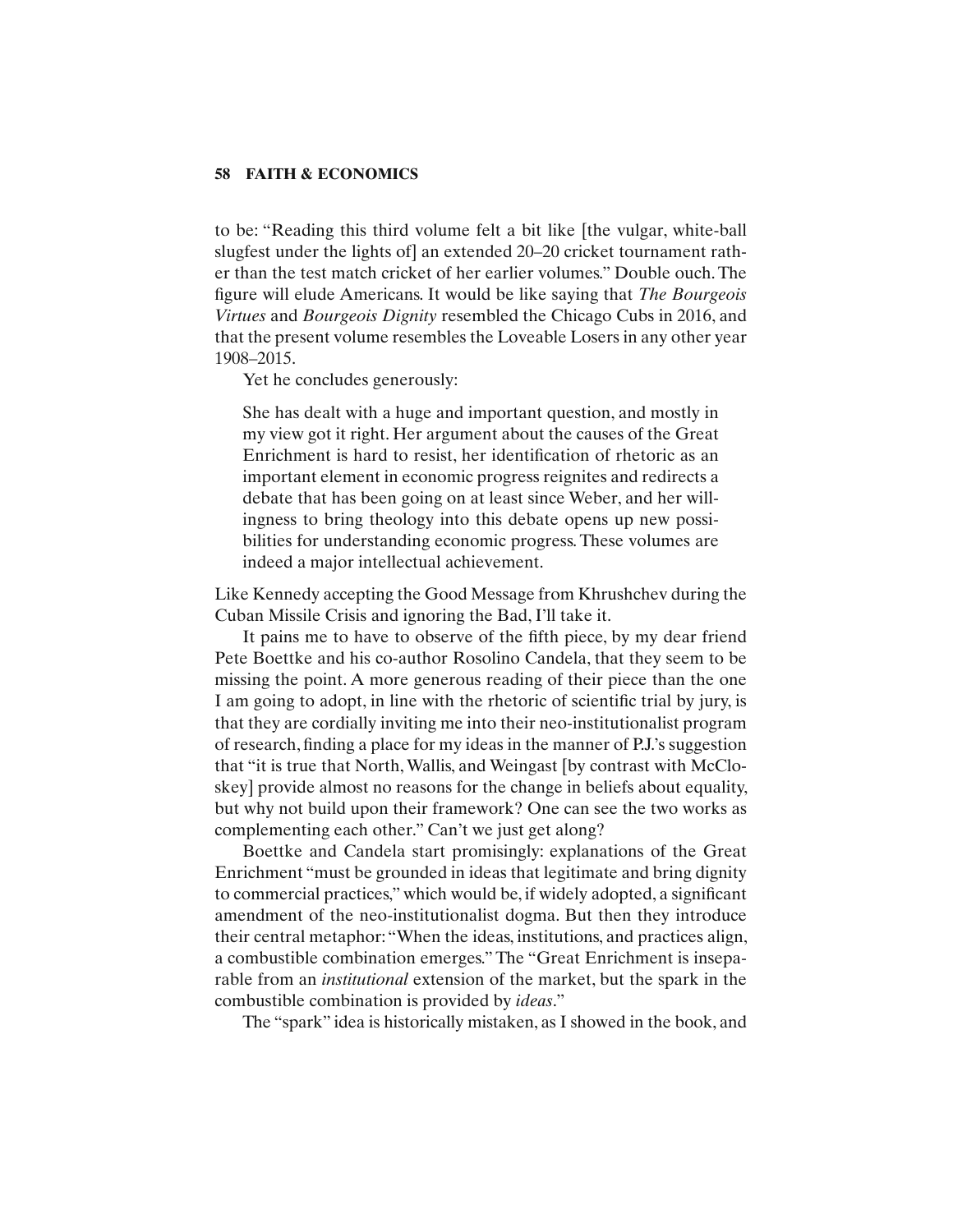in *Bourgeois Dignity*. Boettke and Candela are rescuing the neo-institutionalist dogma by claiming it is necessary. "Secure property rights under the rule of law are necessary for trade to take place." Not really. Vikings sometimes traded for what they wanted, sometime pillaged. Anyway, secure property rights are ubiquitous, as Berman points out for the High Middle Ages. The trouble, as I have already said here, is that institutions favorable to market-tested betterment have happened repeatedly in world history—Genghis Khan, for example, strictly enforced property rights in horses and wives within his horde—but the ideologies supporting a Great Enrichment were confined to northwestern Europe and its offshoots, quite late. Note well: France, Spain, Sweden, and the German and Italian lands, for example, already had the rule of law. Likewise, in many ways China nowadays does *not* have the rule of law. Yet France, Spain, Sweden, and the German and Italian lands did not initiate anything like the Great Enrichment, which was the follow-on to the Industrial Revolution, until northwest Europe led the way. And China since 1978, without the rule of law but very much with the new and liberal ideology of "making money is glorious," has grown at upwards of 10 percent per year per capita.

"Property rights are fundamentally about what it means to be engaging in proper action." That's right, and it is an ethical matter foreign to the neo-institutionalist orthodoxy. But my point is that proper action in property (note the identical etymology of the two words: *proprius*, "ones's own" in Latin, coming from *prō*- + *pater*, which means "before the father") is ancient, human, pre-institutional, and above all pre-governmental, in sharp contrast to the statist premise of North, Weingast, Acemoglu, and Robinson. Bart Wilson and colleagues (2013 and many other papers) have done experimental and historical research showing that a state is not by any means necessary for secure property.

Boettke and Candela, wanting I think to preserve the static models of Adam Smith, and also one side of the Austrian School, speak often of "generalized increasing returns." That is not what I would say. I would say ingenuity, having a go, or the Austrian word "discovery," not anything like increasing returns to mere scale. The largest cities in the world during most of recorded history were Chinese. But their scale did not eventuate in a great enrichment. Boettke and Candela praise "generalized increasing returns from productive specialization and mutually beneficial trade and creative innovation." What saves the assertion is the tacked-on "and creative innovation." Increasing returns, productive specialization, and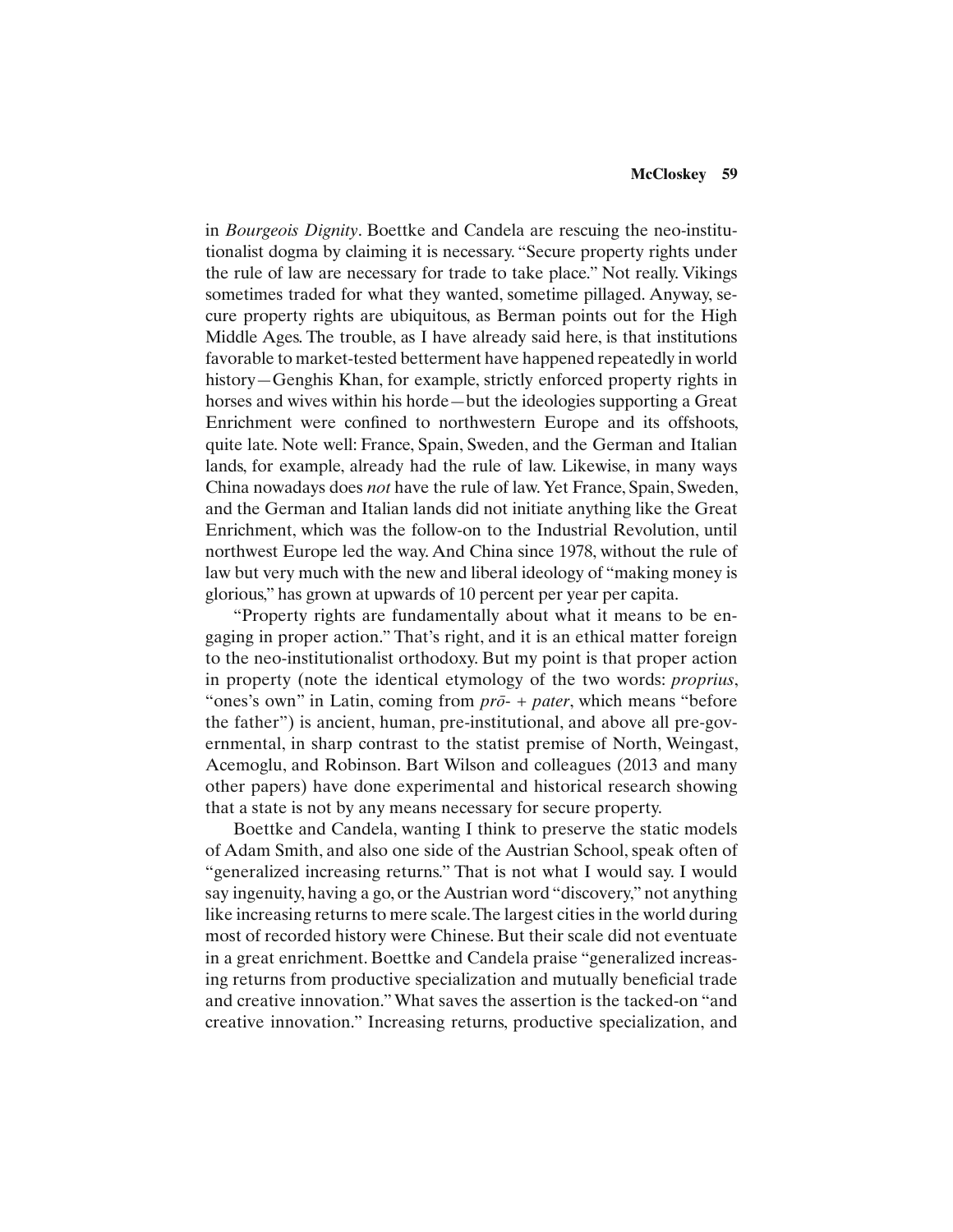mutually beneficial trade happened massively in ancient Mesopotamia, China, and the Persian, Athenian, Roman, Ottoman, and Mughal empires. What did not happen in such places was what was unique about the Great Enrichment, a fantastically greater rate of market-tested betterment, a rise in mechanical and institutional and biological betterment per year from 0.1 percent to 2 percent per capita, coming directly from a new ideology that gave the masses—unless they happened to be American slaves or Swedish agricultural laborers—permission and encouragement to have a go.

Mises in their quotation of him, as he did more forthrightly elsewhere, emphasizes ideas—it would be "ideologies," had he deigned to use the Marxist word. But Mises then immediately claims that ideologies merely "created . . . private ownership." No. They created, in a context that had seen private property enforced for millennia, as it is under any organized society (that being what we mean by "organized"), a liberally inspired mass of ordinary Christians, and soon Jews. It is the egalitarian *mass* that is the hinge of modern history, a fulfillment at long last of the equal value of souls in Abrahamic theology.

We need to get beyond the machinery of neo-institutionalist "rules of the game" in property rights, and the resulting exaggeration of the static gains from specialization and trade. Such gains are of course desirable. They achieve efficiency and the division of labor. I am not giving back my true-liberal-economist union card. But they do not yield a Great Enrichment, the frenetic discovery that characterizes the modern world. The change in ideology in a sharply egalitarian direction—all men [and women] are created equal—did yield it.

Praise be to my Abrahamic God.

### **References**

- **Agee, J. & Evans, W.** (1941). *Let Us Now Praise Famous Men*. Boston: Houghton Mifflin.
- **Berman, H. J.** (2003). *Law and revolution, II: The impact of the Protestant Reformations on the western legal tradition.* Cambridge: Harvard University Press.
- **Clark, G.** (2007). Some limited responses to my critics. PowerPoint presentation to the Social Science History Association, Chicago meeting, November 17.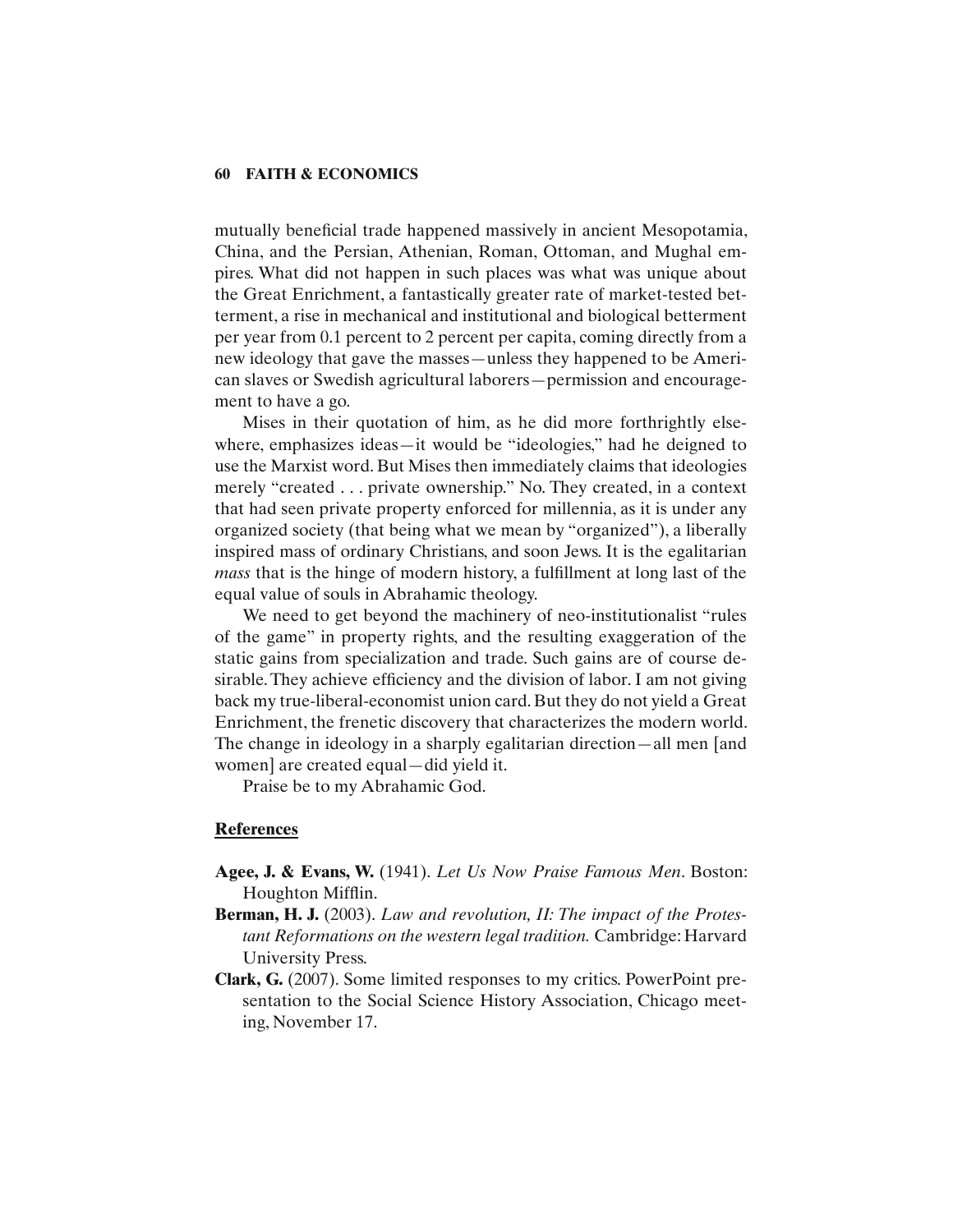- **Collier, P.** (2007). *The bottom billion: Why the poorest countries are failing and what can be done about it.* Oxford: Oxford University Press.
- **Cosgel, M., & Bogaç, E.** (2016). *The economics of Ottoman justice: Settlement and trial in the Sharia courts*. Cambridge: Cambridge University Press.
- **Fox, N.R.** (2016). A social justice perspective on bourgeois equality. *Faith and Economics, 68*,.
- **Hicks, J. R.** (1932). *The Theory of Wages*. London: Macmillan.
- **McCloskey, D. N.** (2006). *The bourgeois virtues: ethics for an age of commerce.* Chicago: University of Chicago Press.
- **McCloskey, D. N.** (2010). *Bourgeois dignity: Why economics can't explain the modern world.* Chicago: University of Chicago Press.
- **McCloskey, D. N.** (2016a). Bourgeois dignity: How ideas, not capital or institutions, enriched the world." In H. Williams (Ed.), *A World Transformed: Studies in the History of Capitalism.* (Vol. 2, pp. 30–37). London: Legatum Institute.
- **McCloskey, D. N.** (2016b). The great enrichment: A humanistic and social scientific account. Scandinavian Economic History Review, 64(1), 6–18.
- **McCloskey, D. N.** (2016c, May 21). Why the west (and the rest) got rich. *Wall Street Journal*, Weekend Journal, cover story.
- **McCloskey, D. N.** (2016d). Not saving or psychology or science, but a new liberalism: A reply to Gaus, Goldstone, Baker, Amadae, and Mokyr. *Erasmus Journal of Philosophy and Economics, 9*(2), 66–89.
- **McCloskey, D. N.** (2016e, Sept. 2). The formula for a richer world? Equality, liberty, justice. *New York Times*, Economic View, Business section.
- **McCloskey, D. N.** (2016f). *Bourgeois equality: How ideas, not capital or institutions, enriched the world.* Chicago: University of Chicago Press.
- **Milgate, M.** (2016). Review of *Bourgeois equality: How ideas, not capital or institutions, enriched the world. Journal of Economic Literature, 54*(3), 957–958.
- **Pollock, F., & Maitland, F. W.** (1895). *The history of English law before the time of Edward I* (2nd ed.). Cambridge: Cambridge University Press.
- **Steinbeck, J.** (1996). *The Grapes of Wrath and Other Writings, 1936–1941*. The Library of America, No. 86, R. DeMott & E. Steinbeck (Eds.) New York: Literary Classics of the United States. (Original work published 1939)
- Waterman, A. M. C. (2012). Adam Smith and Malthus on high wages. *European Journal of the History of Economic Thought, 19*, 409–429.